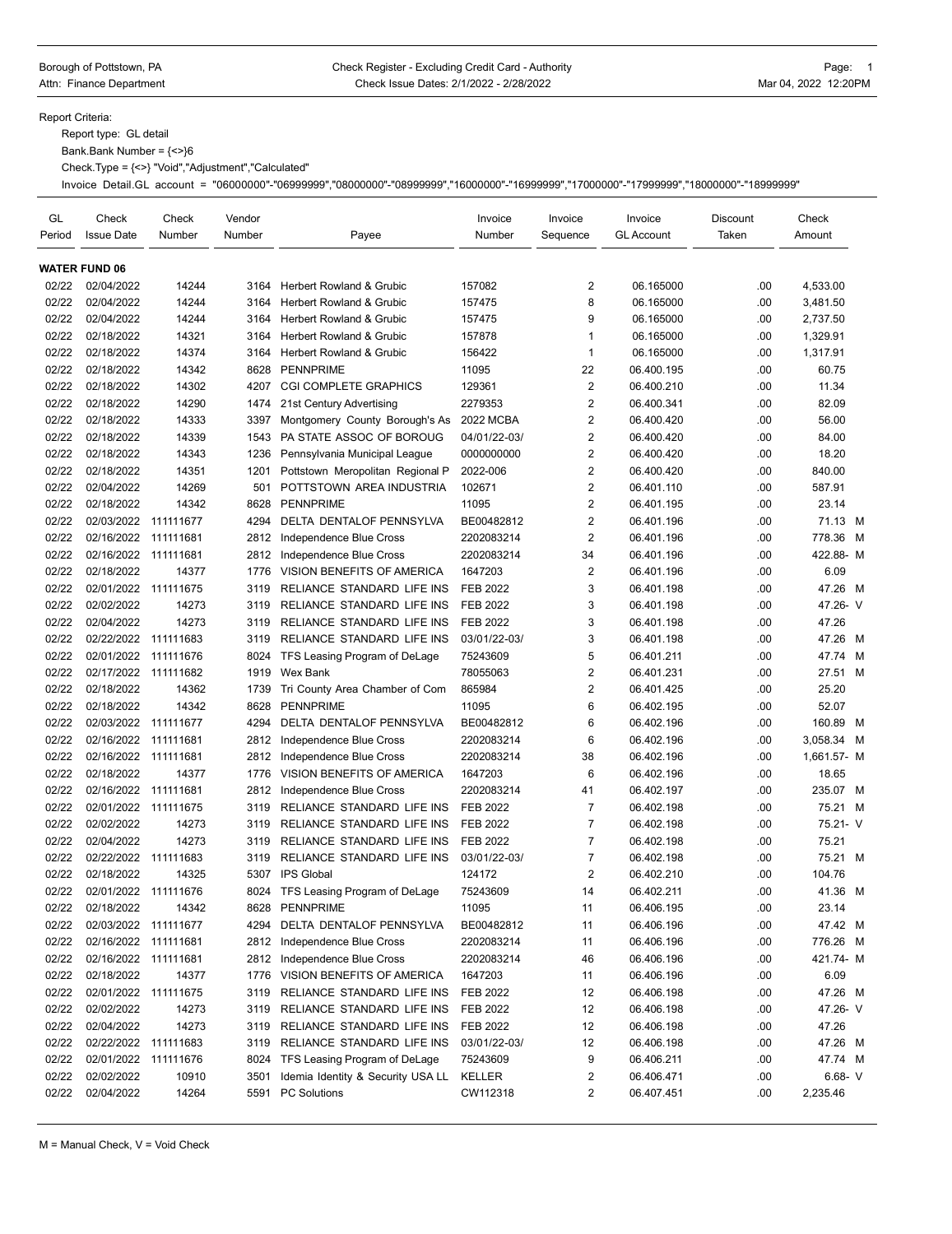| Borough of Pottstown, PA       |  |  | Check Register - Excluding Credit Card - Authority |         |         |          | Page: 2              |  |
|--------------------------------|--|--|----------------------------------------------------|---------|---------|----------|----------------------|--|
| Attn: Finance Department       |  |  | Check Issue Dates: 2/1/2022 - 2/28/2022            |         |         |          | Mar 04, 2022 12:20PM |  |
| GL<br>Vendor<br>Check<br>Check |  |  | Invoice                                            | Invoice | Invoice | Discount | Check                |  |

| ـافا   | Check                | Check     | venaor |                                     | <b>INVOICE</b>  | <b>INVOICE</b>          | <b>Invoice</b>    | <b>DISCOUNT</b> | Check       |  |
|--------|----------------------|-----------|--------|-------------------------------------|-----------------|-------------------------|-------------------|-----------------|-------------|--|
| Period | <b>Issue Date</b>    | Number    | Number | Payee                               | Number          | Sequence                | <b>GL Account</b> | Taken           | Amount      |  |
| 02/22  | 02/04/2022           | 14264     | 5591   | <b>PC Solutions</b>                 | CW112363        | 2                       | 06.407.451        | .00             | 80.50       |  |
| 02/22  | 02/04/2022           | 14244     | 3164   | Herbert Rowland & Grubic            | 157060          | 1                       | 06.408.313        | .00             | 12.50       |  |
| 02/22  | 02/04/2022           | 14244     | 3164   | Herbert Rowland & Grubic            | 157079          | 1                       | 06.408.313        | .00             | 57.50       |  |
| 02/22  | 02/04/2022           | 14244     | 3164   | <b>Herbert Rowland &amp; Grubic</b> | 157083          | 1                       | 06.408.313        | .00             | 555.00      |  |
| 02/22  | 02/04/2022           | 14244     | 3164   | Herbert Rowland & Grubic            | 157475          | 1                       | 06.408.313        | .00             | 2,541.50    |  |
| 02/22  | 02/04/2022           |           |        | Herbert Rowland & Grubic            |                 | 3                       |                   | .00             |             |  |
|        |                      | 14244     | 3164   |                                     | 157475          |                         | 06.408.313        |                 | 11,773.50   |  |
| 02/22  | 02/04/2022           | 14244     | 3164   | Herbert Rowland & Grubic            | 157475          | 4                       | 06.408.313        | .00             | 492.50      |  |
| 02/22  | 02/04/2022           | 14244     | 3164   | Herbert Rowland & Grubic            | 157475          | 5                       | 06.408.313        | .00             | 1,584.50    |  |
| 02/22  | 02/18/2022           | 14321     | 3164   | <b>Herbert Rowland &amp; Grubic</b> | 157875          | 1                       | 06.408.313        | .00             | 296.95      |  |
| 02/22  | 02/18/2022           | 14321     | 3164   | Herbert Rowland & Grubic            | 157879          | 1                       | 06.408.313        | .00             | 1,571.50    |  |
| 02/22  | 02/18/2022           | 14321     | 3164   | <b>Herbert Rowland &amp; Grubic</b> | 157881          | 1                       | 06.408.313        | .00             | 1,800.00    |  |
| 02/22  | 02/04/2022           | 14225     | 7253   | CINTAS CORPORATION #101             | 4108991849      | 2                       | 06.409.236        | .00             | 3.36        |  |
| 02/22  | 02/04/2022           | 14225     | 7253   | CINTAS CORPORATION #101             | 4108992005      | 2                       | 06.409.236        | .00             | 74.07       |  |
| 02/22  | 02/18/2022           | 14304     | 7253   | CINTAS CORPORATION #101             | 4107617440      | $\overline{\mathbf{c}}$ | 06.409.236        | .00             | 105.15      |  |
| 02/22  | 02/18/2022           | 14304     | 7253   | CINTAS CORPORATION #101             | 4107617512      | 2                       | 06.409.236        | .00             | 3.36        |  |
| 02/22  | 02/18/2022           | 14304     | 7253   | CINTAS CORPORATION #101             | 4108308676      | 2                       | 06.409.236        | .00             | 34.44       |  |
| 02/22  | 02/18/2022           | 14304     | 7253   | CINTAS CORPORATION #101             | 4108308726      | 2                       | 06.409.236        | .00             | 74.07       |  |
| 02/22  | 02/18/2022           | 14304     | 7253   | CINTAS CORPORATION #101             | 4109675055      | 2                       | 06.409.236        | .00             | 74.07       |  |
| 02/22  | 02/18/2022           | 14304     | 7253   | CINTAS CORPORATION #101             | 4109675064      | $\overline{\mathbf{c}}$ | 06.409.236        | .00             | 34.44       |  |
| 02/22  | 02/04/2022           | 14271     | 7531   | PROSHRED SECURITY                   | 2102239         | 2                       | 06.409.261        | .00             | 29.33       |  |
| 02/22  | 02/18/2022           | 14354     | 7531   | PROSHRED SECURITY                   | 2103232         | 2                       | 06.409.261        | .00             | 29.33       |  |
| 02/22  | 02/18/2022           | 14303     | 4679   | <b>Cintas Corporation</b>           | 5091405713      | 3                       | 06.409.262        | .00             | 77.49       |  |
| 02/22  | 02/18/2022           | 14368     | 6427   | Weavers Hardware Company            | 45467           | $\overline{2}$          | 06.409.262        | .00             | 33.59       |  |
| 02/22  | 02/18/2022           | 14340     | 1554   | PECO ENERGY CO                      | 43531-34026     | 18                      | 06.409.361        | .00             | 8.80        |  |
| 02/22  | 02/18/2022           | 14340     | 1554   | PECO ENERGY CO                      | 43531-34026     | 64                      | 06.409.361        | .00             | 246.96      |  |
| 02/22  | 02/18/2022           | 14340     | 1554   | PECO ENERGY CO                      | 43531-34026     | 60                      | 06.409.362        | .00             | 956.19      |  |
| 02/22  | 02/04/2022           | 14251     | 6928   | MARSTELLER TREASURER, JE            | 220202          | 1                       | 06.409.430        | .00             | 98.00       |  |
| 02/22  | 02/04/2022           | 14251     | 6928   | MARSTELLER TREASURER, JE            | 221495          | $\mathbf{1}$            | 06.409.430        | .00             | 827.00      |  |
| 02/22  | 02/18/2022           | 14342     | 8628   | <b>PENNPRIME</b>                    | 11095           | 27                      | 06.429.195        | .00             | 781.06      |  |
| 02/22  | 02/03/2022           | 111111677 | 4294   | DELTA DENTALOF PENNSYLVA            | BE00482812      | 27                      | 06.429.196        | .00             | 84.68 M     |  |
| 02/22  | 02/16/2022           | 111111681 | 2812   | Independence Blue Cross             | 2202083214      | 24                      | 06.429.196        | .00             | 1,873.46 M  |  |
| 02/22  | 02/16/2022           | 111111681 | 2812   | Independence Blue Cross             | 2202083214      | 59                      | 06.429.196        | .00             | 1,017.84- M |  |
| 02/22  | 02/18/2022           | 14377     | 1776   | VISION BENEFITS OF AMERICA          | 1647203         | 22                      | 06.429.196        | .00             | 11.85       |  |
| 02/22  | 02/01/2022           | 111111675 | 3119   | RELIANCE STANDARD LIFE INS          | <b>FEB 2022</b> | 28                      | 06.429.198        | .00             | 56.27 M     |  |
| 02/22  | 02/02/2022           | 14273     | 3119   | RELIANCE STANDARD LIFE INS          | <b>FEB 2022</b> | 28                      | 06.429.198        | .00             | 56.27- V    |  |
| 02/22  | 02/04/2022           | 14273     | 3119   | RELIANCE STANDARD LIFE INS          | FEB 2022        | 28                      | 06.429.198        | .00             | 56.27       |  |
| 02/22  | 02/22/2022           | 111111683 | 3119   | RELIANCE STANDARD LIFE INS          | 03/01/22-03/    | 28                      | 06.429.198        | .00             | 56.27 M     |  |
| 02/22  | 02/18/2022           | 14342     | 8628   | <b>PENNPRIME</b>                    | 11095           | 17                      | 06.430.195        | .00             | 3,037.44    |  |
| 02/22  | 02/03/2022           | 111111677 | 4294   | DELTA DENTALOF PENNSYLVA            | BE00482812      | 17                      | 06.430.196        | .00             | 260.81 M    |  |
| 02/22  | 02/16/2022 111111681 |           |        | 2812 Independence Blue Cross        | 2202083214      | 19                      | 06.430.196        | .00             | 3,113.71 M  |  |
| 02/22  | 02/16/2022           | 111111681 |        | 2812 Independence Blue Cross        | 2202083214      | 54                      | 06.430.196        | .00             | 1,691.65- M |  |
| 02/22  | 02/18/2022           | 14377     | 1776   | VISION BENEFITS OF AMERICA          | 1647203         | 19                      | 06.430.196        | .00             | 22.68       |  |
| 02/22  | 02/01/2022           | 111111675 | 3119   | RELIANCE STANDARD LIFE INS          | FEB 2022        | 19                      | 06.430.198        | .00             | 87.42 M     |  |
| 02/22  | 02/02/2022           | 14273     | 3119   | RELIANCE STANDARD LIFE INS          | <b>FEB 2022</b> | 19                      | 06.430.198        | .00             | 87.42- V    |  |
| 02/22  | 02/04/2022           | 14273     | 3119   | RELIANCE STANDARD LIFE INS          | FEB 2022        | 19                      | 06.430.198        | .00             | 87.42       |  |
| 02/22  | 02/22/2022           | 111111683 | 3119   | RELIANCE STANDARD LIFE INS          | 03/01/22-03/    | 19                      | 06.430.198        | .00             | 87.42 M     |  |
| 02/22  | 02/01/2022           | 111111676 | 8024   | TFS Leasing Program of DeLage       | 75243609        | 18                      | 06.430.211        | .00             | 41.36 M     |  |
| 02/22  | 02/17/2022           | 111111682 |        | 1919 Wex Bank                       | 78055063        | 12                      | 06.430.231        | .00             | 734.64 M    |  |
| 02/22  | 02/18/2022           | 14303     | 4679   | <b>Cintas Corporation</b>           | 5094696270      | 2                       | 06.430.241        | .00             | 66.32       |  |
| 02/22  | 02/18/2022           | 14368     | 6427   | Weavers Hardware Company            | J42106          | 2                       | 06.430.241        | .00             | 13.99-      |  |
| 02/22  | 02/04/2022           | 14226     | 1826   | <b>CLARK INDUSTRIAL SUPPLY</b>      | 170101          | 2                       | 06.430.251        | .00             | 8.00        |  |
| 02/22  | 02/04/2022           | 14226     | 1826   | <b>CLARK INDUSTRIAL SUPPLY</b>      | 170464          | 2                       | 06.430.251        | .00             | 43.26       |  |
| 02/22  | 02/04/2022           | 14238     | 834    | Five Star International             | 02P139240       | 2                       | 06.430.251        | .00             | 143.58      |  |
| 02/22  | 02/04/2022           | 14277     | 5804   | <b>Triad Truck Equipment</b>        | 0098840-IN      | 2                       | 06.430.251        | .00             | 254.80      |  |
| 02/22  | 02/04/2022           | 14277     | 5804   | <b>Triad Truck Equipment</b>        | 0098841-IN      | 2                       | 06.430.251        | .00             | 28.28       |  |
| 02/22  | 02/18/2022           | 14340     | 1554   | PECO ENERGY CO                      | 43531-34026     | 29                      | 06.430.361        | .00             | 164.44      |  |
|        |                      |           |        |                                     |                 |                         |                   |                 |             |  |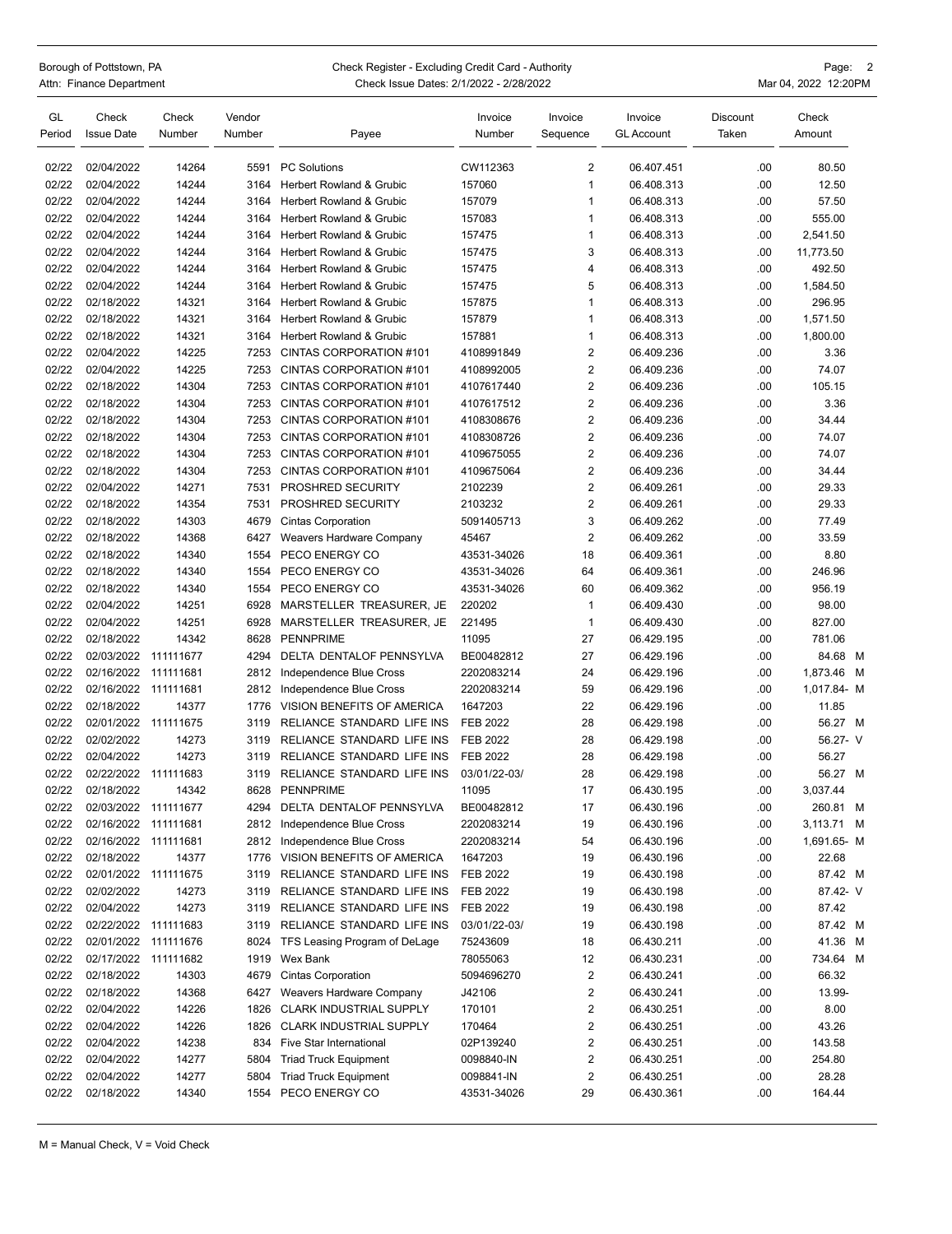## Borough of Pottstown, PA Check Register - Excluding Credit Card - Authority Page: 3<br>Attn: Finance Department Check Issue Dates: 2/1/2022 - 2/28/2022 Check Issue Dates: 2/1/2022 - 2/28/2022 Mar 04, 2022 12:20PM

| GL<br>Period | Check<br><b>Issue Date</b> | Check<br>Number | Vendor<br>Number | Payee                               | Invoice<br>Number | Invoice<br>Sequence | Invoice<br><b>GL Account</b> | Discount<br>Taken | Check<br>Amount |  |
|--------------|----------------------------|-----------------|------------------|-------------------------------------|-------------------|---------------------|------------------------------|-------------------|-----------------|--|
| 02/22        | 02/18/2022                 | 14340           | 1554             | PECO ENERGY CO                      | 43531-34026       | 33                  | 06.430.362                   | .00.              | 458.32          |  |
| 02/22        | 02/18/2022                 | 14342           | 8628             | <b>PENNPRIME</b>                    | 11095             | 23                  | 06.447.195                   | .00               | 2,742.37        |  |
| 02/22        | 02/03/2022                 | 111111677       | 4294             | DELTA DENTALOF PENNSYLVA            | BE00482812        | 22                  | 06.447.196                   | .00.              | 177.82 M        |  |
| 02/22        | 02/16/2022                 | 111111681       | 2812             | Independence Blue Cross             | 2202083214        | 25                  | 06.447.196                   | .00               | 4,713.61 M      |  |
| 02/22        | 02/16/2022                 | 111111681       | 2812             | Independence Blue Cross             | 2202083214        | 60                  | 06.447.196                   | .00               | 2,560.87- M     |  |
| 02/22        | 02/18/2022                 | 14377           | 1776             | VISION BENEFITS OF AMERICA          | 1647203           | 23                  | 06.447.196                   | .00               | 38.03           |  |
| 02/22        | 02/01/2022                 | 111111675       | 3119             | RELIANCE STANDARD LIFE INS          | <b>FEB 2022</b>   | 24                  | 06.447.198                   | .00               | 46.26 M         |  |
| 02/22        | 02/02/2022                 | 14273           | 3119             | RELIANCE STANDARD LIFE INS          | <b>FEB 2022</b>   | 24                  | 06.447.198                   | .00               | 46.26- V        |  |
| 02/22        | 02/04/2022                 | 14273           | 3119             | RELIANCE STANDARD LIFE INS          | <b>FEB 2022</b>   | 24                  | 06.447.198                   | .00               | 46.26           |  |
| 02/22        | 02/22/2022                 | 111111683       | 3119             | <b>RELIANCE STANDARD LIFE INS</b>   | 03/01/22-03/      | 24                  | 06.447.198                   | .00               | 46.26 M         |  |
| 02/22        | 02/18/2022                 | 14342           | 8628             | <b>PENNPRIME</b>                    | 11095             | 25                  | 06.448.195                   | .00               | 6,219.52        |  |
| 02/22        | 02/03/2022                 | 111111677       | 4294             | DELTA DENTALOF PENNSYLVA            | BE00482812        | 24                  | 06.448.196                   | .00               | 508.06 M        |  |
| 02/22        | 02/16/2022                 | 111111681       | 2812             | Independence Blue Cross             | 2202083214        | 26                  | 06.448.196                   | .00               | 8,310.17 M      |  |
| 02/22        | 02/16/2022                 | 111111681       | 2812             | Independence Blue Cross             | 2202083214        | 61                  | 06.448.196                   | .00               | 4,514.85- M     |  |
| 02/22        | 02/18/2022                 | 14377           | 1776             | VISION BENEFITS OF AMERICA          | 1647203           | 24                  | 06.448.196                   | .00               | 45.45           |  |
| 02/22        | 02/01/2022 111111675       |                 | 3119             | RELIANCE STANDARD LIFE INS          | <b>FEB 2022</b>   | 26                  | 06.448.198                   | .00               | 130.39 M        |  |
| 02/22        | 02/02/2022                 | 14273           | 3119             | RELIANCE STANDARD LIFE INS          | <b>FEB 2022</b>   | 26                  | 06.448.198                   | .00               | 130.39- V       |  |
| 02/22        | 02/04/2022                 | 14273           | 3119             | RELIANCE STANDARD LIFE INS          | <b>FEB 2022</b>   | 26                  | 06.448.198                   | .00.              | 130.39          |  |
| 02/22        | 02/22/2022                 | 111111683       | 3119             | RELIANCE STANDARD LIFE INS          | 03/01/22-03/      | 26                  | 06.448.198                   | .00               | 130.39 M        |  |
| 02/22        | 02/04/2022                 | 14222           | 4897             | <b>BUCKMANS</b>                     | 767761            | $\overline{1}$      | 06.448.222                   | .00               | 169.30          |  |
| 02/22        | 02/17/2022 111111682       |                 | 1919             | Wex Bank                            | 78055063          | 22                  | 06.448.231                   | .00               | 55.98 M         |  |
| 02/22        | 02/04/2022                 | 14225           | 7253             | CINTAS CORPORATION #101             | 4108992024        | $\mathbf{1}$        | 06.448.236                   | .00               | 89.69           |  |
| 02/22        | 02/18/2022                 | 14304           | 7253             | CINTAS CORPORATION #101             | 4107617540        | $\mathbf{1}$        | 06.448.236                   | .00               | 102.12          |  |
| 02/22        | 02/18/2022                 | 14304           | 7253             | CINTAS CORPORATION #101             | 4108308721        | $\mathbf{1}$        | 06.448.236                   | .00               | 98.94           |  |
| 02/22        | 02/18/2022                 | 14304           | 7253             | CINTAS CORPORATION #101             | 4109675028        | $\mathbf{1}$        | 06.448.236                   | .00               | 89.69           |  |
| 02/22        | 02/18/2022                 | 14341           | 1868             | PENDERGAST SAFETY EQUIPM            | 313314            | $\mathbf{1}$        | 06.448.236                   | .00               | 173.41          |  |
| 02/22        | 02/18/2022                 | 14350           | 1573             | POTTSTOWN AUTO PARTS (NA            | 476037            | $\mathbf{1}$        | 06.448.251                   | .00               | 16.78           |  |
| 02/22        | 02/04/2022                 | 14237           | 1278             | <b>FEDERAL EXPRESS CORP</b>         | 7-630-83828       | $\overline{2}$      | 06.448.325                   | .00               | 25.14           |  |
| 02/22        | 02/04/2022                 | 14237           | 1278             | <b>FEDERAL EXPRESS CORP</b>         | 7-640-35234       | $\overline{2}$      | 06.448.325                   | .00               | 25.21           |  |
| 02/22        | 02/04/2022                 | 14257           | 521              | MET-ED                              | 1000170006        | $\mathbf{1}$        | 06.448.361                   | .00               | 13,375.24       |  |
| 02/22        | 02/18/2022                 | 14355           | 1622             | <b>READING FOUNDRY &amp; SUPPLY</b> | S2452032.00       | $\mathbf{1}$        | 06.448.373                   | .00               | 29.96           |  |
| 02/22        | 02/18/2022                 | 14355           | 1622             | <b>READING FOUNDRY &amp; SUPPLY</b> | S2452036.00       | $\mathbf{1}$        | 06.448.373                   | .00               | 25.15           |  |
| 02/22        | 02/18/2022                 | 14292           | 3326             | Airgas USA LLC                      | 9121741306        | $\mathbf{1}$        | 06.448.374                   | .00               | 101.00          |  |
| 02/22        | 02/18/2022                 | 14292           | 3326             | Airgas USA LLC                      | 9121741307        | $\mathbf{1}$        | 06.448.374                   | .00               | 101.00          |  |
| 02/22        | 02/18/2022                 | 14292           | 3326             | Airgas USA LLC                      | 9121741308        | $\mathbf{1}$        | 06.448.374                   | .00               | 101.00          |  |
| 02/22        | 02/04/2022                 | 14258           | 6402             | <b>MGK INDUSTRIES</b>               | 1255              | $\mathbf{1}$        | 06.448.376                   | .00               | 1,580.00        |  |
| 02/22        | 02/04/2022                 | 14285           | 2027             | Xylem Water Solutions U.S.A. Inc    | 3556C06583        | $\mathbf{1}$        | 06.448.376                   | .00               | 9,252.50        |  |
| 02/22        | 02/02/2022                 | 11246           | 243              | Commonwealth of Pa                  | SKIMSKI-111       | $\mathbf{1}$        | 06.448.420                   | .00.              | 35.00- V        |  |
| 02/22        | 02/18/2022                 | 14342           | 8628             | PENNPRIME                           | 11095             | 26                  | 06.449.195                   | .00               | 4,628.48        |  |
| 02/22        | 02/03/2022 111111677       |                 | 4294             | DELTA DENTALOF PENNSYLVA            | BE00482812        | 25                  | 06.449.196                   | .00               | 423.39 M        |  |
| 02/22        | 02/16/2022 111111681       |                 | 2812             | Independence Blue Cross             | 2202083214        | 27                  | 06.449.196                   | .00               | 7,800.90 M      |  |
| 02/22        | 02/16/2022 111111681       |                 | 2812             | Independence Blue Cross             | 2202083214        | 62                  | 06.449.196                   | .00               | 4,238.17- M     |  |
| 02/22        | 02/18/2022                 | 14339           |                  | 1543 PA STATE ASSOC OF BOROUG       | 29925             | 3                   | 06.449.196                   | .00.              | 48.63           |  |
| 02/22        | 02/18/2022                 | 14377           | 1776             | VISION BENEFITS OF AMERICA          | 1647203           | 25                  | 06.449.196                   | .00               | 47.40           |  |
| 02/22        | 02/01/2022 111111675       |                 | 3119             | RELIANCE STANDARD LIFE INS          | FEB 2022          | 27                  | 06.449.198                   | .00               | 130.39 M        |  |
| 02/22        | 02/02/2022                 | 14273           | 3119             | RELIANCE STANDARD LIFE INS          | FEB 2022          | 27                  | 06.449.198                   | .00               | 130.39-V        |  |
| 02/22        | 02/04/2022                 | 14273           | 3119             | RELIANCE STANDARD LIFE INS          | FEB 2022          | 27                  | 06.449.198                   | .00               | 130.39          |  |
| 02/22        | 02/22/2022 111111683       |                 | 3119             | RELIANCE STANDARD LIFE INS          | 03/01/22-03/      | 27                  | 06.449.198                   | .00               | 130.39 M        |  |
| 02/22        | 02/17/2022 111111682       |                 | 1919             | Wex Bank                            | 78055063          | 16                  | 06.449.231                   | .00               | 1,839.75 M      |  |
| 02/22        | 02/04/2022                 | 14266           | 5921             | PINEDA, ERNIE                       | 2022 BOOT         | $\mathbf{1}$        | 06.449.238                   | .00               | 99.97           |  |
| 02/22        | 02/04/2022                 | 14246           | 5926             | JONES, TERRY                        | 011922            | $\mathbf{1}$        | 06.449.241                   | .00               | 72.00           |  |
| 02/22        | 02/04/2022                 | 14266           | 5921             | PINEDA, ERNIE                       | 011422            | $\mathbf{1}$        | 06.449.241                   | .00               | 25.36           |  |
| 02/22        | 02/04/2022                 | 14226           | 1826             | <b>CLARK INDUSTRIAL SUPPLY</b>      | 170450            | $\mathbf{1}$        | 06.449.251                   | .00               | 81.43           |  |
| 02/22        | 02/04/2022                 | 14233           | 4640             | <b>DWF INDUSTRIES</b>               | 1622              | 1                   | 06.449.251                   | .00               | 150.00          |  |
| 02/22        | 02/04/2022                 | 14263           | 4106             | Patriot 2000 Inc                    | A12902            | $\mathbf 1$         | 06.449.260                   | .00               | 555.00          |  |
| 02/22        | 02/18/2022                 | 14340           | 1554             | PECO ENERGY CO                      | 43531-34026       | 42                  | 06.449.361                   | .00               | 57.56           |  |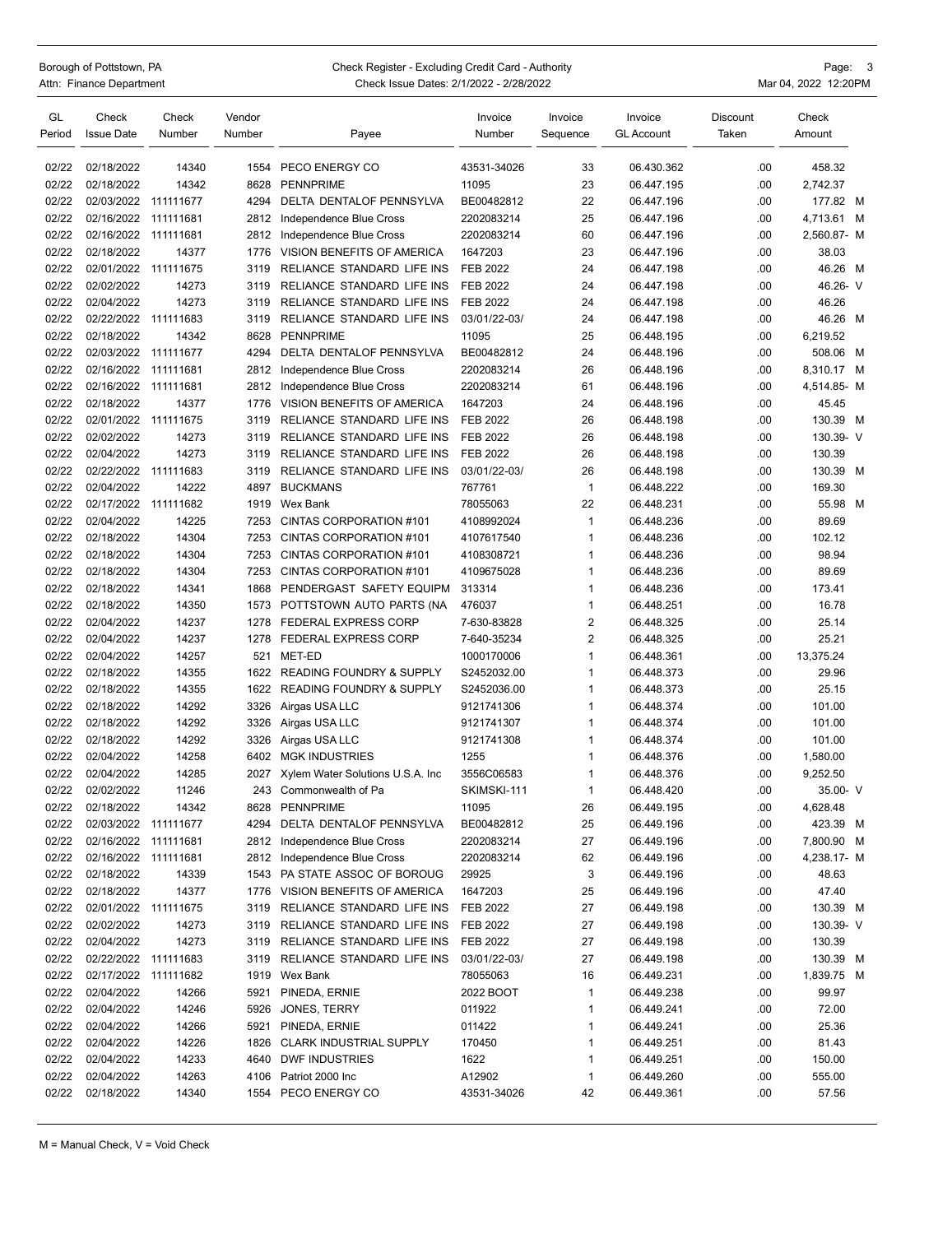Borough of Pottstown, PA **Check Register - Excluding Credit Card - Authority Card - Authority** Page: 4 Attn: Finance Department **Check Issue Dates: 2/1/2022 - 2/28/2022** Mar 04, 2022 12:20PM GL Check Check Vendor Invoice Invoice Invoice Discount Check Period Issue Date Number Number Payee Number Sequence GL Account Taken Amount 02/22 02/18/2022 14340 1554 PECO ENERGY CO 43531-34026 6 06.449.363 00 516.44 02/22 02/18/2022 14340 1554 PECO ENERGY CO 43531-34026 40 06.449.363 02/18/2022 14340 02/22 02/18/2022 14340 1554 PECO ENERGY CO 43531-34026 50 06.449.363 .00 802.17 02/22 02/18/2022 14340 1554 PECO ENERGY CO 43531-34026 51 06.449.363 00 26.80 02/22 02/18/2022 14340 1554 PECO ENERGY CO 43531-34026 53 06.449.363 0.00 1,076.48 02/22 02/18/2022 14332 521 MET-ED 1000615502 1 06.449.368 .00 109.29 02/22 02/18/2022 14332 521 MET-ED 1000617392 1 06.449.368 .00 44.23 02/22 02/18/2022 14332 521 MET-ED 1001309558 1 06.449.368 .00 720.86 02/22 02/18/2022 14340 1554 PECO ENERGY CO 43531-34026 22 06.449.368 .00 33.65 02/22 02/18/2022 14340 1554 PECO ENERGY CO 43531-34026 27 06.449.368 .00 800.77 02/22 02/18/2022 14340 1554 PECO ENERGY CO 43531-34026 36 06.449.368 .00 4.13 02/22 02/18/2022 14340 1554 PECO ENERGY CO 43531-34026 46 06.449.368 02/18/2022 1495.86 02/22 02/18/2022 14340 1554 PECO ENERGY CO 43531-34026 54 06.449.368 02/18 02/22 02/04/2022 14247 3094 L B WATER SERVICE INC 3561480 1 06.449.375 .00 978.09 02/22 02/18/2022 14368 6427 Weavers Hardware Company J42106 6 06.449.375 .00 717.96- 02/22 02/04/2022 14275 6008 RIO SUPPLY INC OF PA 59402 1 06.449.376 .00 3,289.32 02/22 02/04/2022 14275 6008 RIO SUPPLY INC OF PA 59402 2 06.449.376 .00 1.176.00 02/22 02/04/2022 14247 3094 L B WATER SERVICE INC 3563928 1 06.449.377 .00 719.00 02/22 02/04/2022 14282 2765 US Bank MARCH 202 1 06.471.354 .00 152,845.84 02/22 02/04/2022 14280 2765 U S BANK MARCH 202 1 06.471.356 .00 1,256.39 02/22 02/18/2022 14299 6249 Black Knight Financial Service 620 MANATA 1 06.495.100 .00 20.00 Total WATER FUND 06: .00 272,877.64 **SEWER OPERATING FUND 08** 02/22 02/18/2022 111111680 1761 UPPER POTTSGROVE TOWNS JANUARY 20 1 08.235200 0 09.3494.51 M 02/22 02/18/2022 14369 1800 WEST POTTSGROVE TOWNSHI JANUARY 20 1 08.235300 .00 31,661.81 02/22 02/18/2022 14370 1800 WEST POTTSGROVE TOWNSHI JANUARY 20 1 08.235300 .00 2,458.35 02/22 02/18/2022 14302 4207 CGI COMPLETE GRAPHICS 129361 3 08.400.210 00 11.34 02/22 02/18/2022 14290 1474 21st Century Advertising 2279353 3 08.400.341 .00 82.09 02/22 02/18/2022 14333 3397 Montgomery County Borough's As 2022 MCBA 3 08.400.420 .00 56.00 02/22 02/18/2022 14339 1543 PA STATE ASSOC OF BOROUG 04/01/22-03/ 3 08.400.420 .00 84.00 02/22 02/18/2022 14343 1236 Pennsylvania Municipal League 0000000000 3 08.400.420 .00 18.20 02/22 02/18/2022 14351 1201 Pottstown Meropolitan Regional P 2022-006 3 08.400.420 .00 840.00 02/22 02/04/2022 14269 501 POTTSTOWN AREA INDUSTRIA 102671 3 08.401.110 .00 587.91 02/22 02/18/2022 14342 8628 PENNPRIME 11095 3 08.401.195 .00 23.14 02/22 02/03/2022 111111677 4294 DELTA DENTALOF PENNSYLVA BE00482812 3 08.401.196 .00 71.13 M 02/22 02/16/2022 111111681 2812 Independence Blue Cross 2202083214 3 08.401.196 .00 778.36 M 02/22 02/16/2022 111111681 2812 Independence Blue Cross 2202083214 35 08.401.196 .00 422.88- M 02/22 02/18/2022 14377 1776 VISION BENEFITS OF AMERICA 1647203 3 08.401.196 .09 6.09 02/22 02/01/2022 111111675 3119 RELIANCE STANDARD LIFE INS FER 2022 4 08:401.198 00 47.26 M 02/22 02/02/2022 14273 3119 RELIANCE STANDARD LIFE INS FEB 2022 4 08.401.198 .00 47.26- V 02/22 02/04/2022 14273 3119 RELIANCE STANDARD LIFE INS FEB 2022 4 08.401.198 .00 47.26 02/22 02/22/2022 111111683 3119 RELIANCE STANDARD LIFE INS 03/01/22-03/ 4 08.401.198 .00 47.26 M 02/22 02/01/2022 111111676 8024 TFS Leasing Program of DeLage 75243609 6 08.401.211 .00 47.74 M 02/22 02/17/2022 111111682 1919 Wex Bank 78055063 3 08.401.231 00 27.51 M 02/22 02/18/2022 14362 1739 Tri County Area Chamber of Com 865984 3 08.401.425 .00 25.20 02/22 02/18/2022 14342 8628 PENNPRIME 11095 7 08.402.195 .00 52.07 02/22 02/03/2022 111111677 4294 DELTA DENTALOF PENNSYLVA BE00482812 7 08.402.196 .00 160.89 M 02/22 02/16/2022 111111681 2812 Independence Blue Cross 2202083214 7 08.402.196 .00 3,058.34 M 02/22 02/16/2022 111111681 2812 Independence Blue Cross 2202083214 39 08.402.196 .00 1.661.57- M 02/22 02/18/2022 14377 1776 VISION BENEFITS OF AMERICA 1647203 7 08.402.196 .00 18.65 02/22 02/16/2022 111111681 2812 Independence Blue Cross 2202083214 42 08.402.197 .00 235.07 M 02/22 02/01/2022 111111675 3119 RELIANCE STANDARD LIFE INS FEB 2022 8 08.402.198 .00 75.21 M 02/22 02/02/2022 14273 3119 RELIANCE STANDARD LIFE INS FEB 2022 8 08.402.198 02/02/2022 52.21- V 02/22 02/04/2022 14273 3119 RELIANCE STANDARD LIFE INS FEB 2022 8 08.402.198 .00 75.21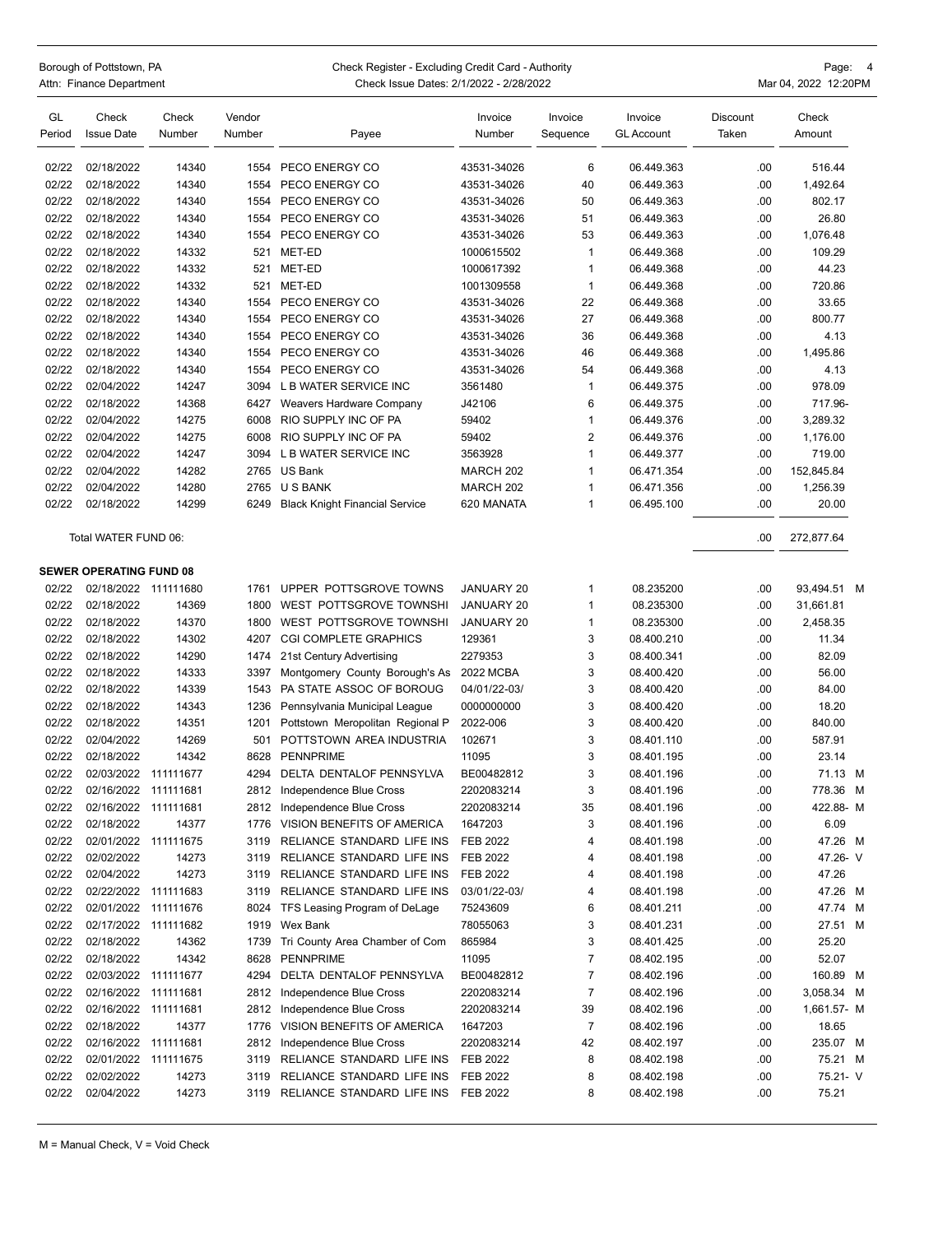## Borough of Pottstown, PA Check Register - Excluding Credit Card - Authority Page: 5<br>Attn: Finance Department Check Issue Dates: 2/1/2022 - 2/28/2022 Check Issue Dates: 2/1/2022 - 2/28/2022 Mar 04, 2022 12:20PM

| GL<br>Period | Check<br><b>Issue Date</b> | Check<br>Number | Vendor<br>Number | Payee                             | Invoice<br>Number | Invoice<br>Sequence | Invoice<br><b>GL Account</b> | Discount<br>Taken | Check<br>Amount |   |
|--------------|----------------------------|-----------------|------------------|-----------------------------------|-------------------|---------------------|------------------------------|-------------------|-----------------|---|
| 02/22        | 02/22/2022                 | 111111683       | 3119             | RELIANCE STANDARD LIFE INS        | 03/01/22-03/      | 8                   | 08.402.198                   | .00.              | 75.21 M         |   |
| 02/22        | 02/18/2022                 | 14325           | 5307             | <b>IPS Global</b>                 | 124172            | 3                   | 08.402.210                   | .00               | 104.76          |   |
| 02/22        | 02/01/2022 111111676       |                 | 8024             | TFS Leasing Program of DeLage     | 75243609          | 15                  | 08.402.211                   | .00.              | 41.36 M         |   |
| 02/22        | 02/04/2022                 | 14232           | 428              | DISTRICT COURT 38-1-11            | <b>B MARTIN L</b> | $\mathbf{1}$        | 08.404.314                   | .00               | 124.40          |   |
| 02/22        | 02/18/2022                 | 14342           | 8628             | <b>PENNPRIME</b>                  | 11095             | 12                  | 08.406.195                   | .00.              | 23.14           |   |
| 02/22        | 02/03/2022                 | 111111677       | 4294             | DELTA DENTALOF PENNSYLVA          | BE00482812        | 12                  | 08.406.196                   | .00               | 47.42 M         |   |
| 02/22        | 02/16/2022                 | 111111681       | 2812             | Independence Blue Cross           | 2202083214        | 12                  | 08.406.196                   | .00               | 776.26          | M |
| 02/22        | 02/16/2022 111111681       |                 | 2812             | Independence Blue Cross           | 2202083214        | 47                  | 08.406.196                   | .00.              | 421.74- M       |   |
| 02/22        | 02/18/2022                 | 14377           | 1776             | VISION BENEFITS OF AMERICA        | 1647203           | 12                  | 08.406.196                   | .00               | 6.09            |   |
| 02/22        | 02/01/2022                 | 111111675       | 3119             | RELIANCE STANDARD LIFE INS        | <b>FEB 2022</b>   | 13                  | 08.406.198                   | .00.              | 47.26 M         |   |
| 02/22        | 02/02/2022                 | 14273           | 3119             | RELIANCE STANDARD LIFE INS        | <b>FEB 2022</b>   | 13                  | 08.406.198                   | .00.              | 47.26- V        |   |
| 02/22        | 02/04/2022                 | 14273           | 3119             | RELIANCE STANDARD LIFE INS        | FEB 2022          | 13                  | 08.406.198                   | .00.              | 47.26           |   |
| 02/22        | 02/22/2022 111111683       |                 | 3119             | RELIANCE STANDARD LIFE INS        | 03/01/22-03/      | 13                  | 08.406.198                   | .00.              | 47.26 M         |   |
| 02/22        | 02/01/2022                 | 111111676       | 8024             | TFS Leasing Program of DeLage     | 75243609          | 10                  | 08.406.211                   | .00               | 47.74 M         |   |
| 02/22        | 02/02/2022                 | 10910           | 3501             | Idemia Identity & Security USA LL | KELLER            | 3                   | 08.406.471                   | .00               | $6.68 - V$      |   |
| 02/22        | 02/04/2022                 | 14264           | 5591             | <b>PC Solutions</b>               | CW112316          | $\mathbf{1}$        | 08.407.451                   | .00.              | 998.00          |   |
| 02/22        | 02/04/2022                 | 14264           | 5591             | <b>PC Solutions</b>               | CW112318          | 3                   | 08.407.451                   | .00.              | 2,235.46        |   |
| 02/22        | 02/04/2022                 | 14264           | 5591             | <b>PC Solutions</b>               | CW112363          | 3                   | 08.407.451                   | .00.              | 80.50           |   |
| 02/22        | 02/04/2022                 | 14244           | 3164             | Herbert Rowland & Grubic          | 157060            | $\overline{2}$      | 08.408.313                   | .00               | 12.50           |   |
| 02/22        | 02/04/2022                 | 14244           | 3164             | Herbert Rowland & Grubic          | 157079            | $\overline{2}$      | 08.408.313                   | .00.              | 57.50           |   |
| 02/22        | 02/04/2022                 | 14244           | 3164             | Herbert Rowland & Grubic          | 157081            | $\mathbf{1}$        | 08.408.313                   | .00.              | 1,737.00        |   |
| 02/22        | 02/04/2022                 | 14244           | 3164             | Herbert Rowland & Grubic          | 157475            | $\overline{2}$      | 08.408.313                   | .00               | 2,541.50        |   |
| 02/22        | 02/04/2022                 | 14244           | 3164             | Herbert Rowland & Grubic          | 157475            | 6                   | 08.408.313                   | .00.              | 1,147.50        |   |
| 02/22        | 02/04/2022                 | 14244           | 3164             | Herbert Rowland & Grubic          | 157475            | $\overline{7}$      | 08.408.313                   | .00               | 5,531.14        |   |
| 02/22        | 02/18/2022                 | 14321           | 3164             | Herbert Rowland & Grubic          | 157875            | $\overline{2}$      | 08.408.313                   | .00.              | 296.94          |   |
| 02/22        | 02/18/2022                 | 14321           | 3164             | Herbert Rowland & Grubic          | 157877            | $\mathbf{1}$        | 08.408.313                   | .00.              | 1,544.00        |   |
| 02/22        | 02/18/2022                 | 14374           | 3164             | Herbert Rowland & Grubic          | 152757            | $\mathbf{1}$        | 08.408.313                   | .00.              | 1,737.00        |   |
| 02/22        | 02/18/2022                 | 14374           | 3164             | Herbert Rowland & Grubic          | 156421            | $\mathbf{1}$        | 08.408.313                   | .00.              | 1,544.00        |   |
| 02/22        | 02/04/2022                 | 14225           | 7253             | CINTAS CORPORATION #101           | 4108991849        | 3                   | 08.409.236                   | .00               | 3.36            |   |
| 02/22        | 02/04/2022                 | 14225           | 7253             | CINTAS CORPORATION #101           | 4108992005        | 3                   | 08.409.236                   | .00.              | 74.07           |   |
| 02/22        | 02/18/2022                 | 14304           | 7253             | CINTAS CORPORATION #101           | 4107617440        | 3                   | 08.409.236                   | .00.              | 105.15          |   |
| 02/22        | 02/18/2022                 | 14304           | 7253             | CINTAS CORPORATION #101           | 4107617512        | 3                   | 08.409.236                   | .00               | 3.36            |   |
| 02/22        | 02/18/2022                 | 14304           | 7253             | CINTAS CORPORATION #101           | 4108308676        | 3                   | 08.409.236                   | .00.              | 34.44           |   |
| 02/22        | 02/18/2022                 | 14304           | 7253             | CINTAS CORPORATION #101           | 4108308726        | 3                   | 08.409.236                   | .00               | 74.07           |   |
| 02/22        | 02/18/2022                 | 14304           | 7253             | CINTAS CORPORATION #101           | 4109675055        | 3                   | 08.409.236                   | .00               | 74.07           |   |
| 02/22        | 02/18/2022                 | 14304           | 7253             | CINTAS CORPORATION #101           | 4109675064        | 3                   | 08.409.236                   | .00               | 34.44           |   |
| 02/22        | 02/04/2022                 | 14271           | 7531             | PROSHRED SECURITY                 | 2102239           | 3                   | 08.409.261                   | .00               | 29.33           |   |
| 02/22        | 02/18/2022                 | 14354           | 7531             | PROSHRED SECURITY                 | 2103232           | 3                   | 08.409.261                   | .00               | 29.33           |   |
| 02/22        | 02/18/2022                 | 14303           | 4679             | <b>Cintas Corporation</b>         | 5091405713        | 4                   | 08.409.262                   | .00               | 77.49           |   |
| 02/22        | 02/18/2022                 | 14368           |                  | 6427 Weavers Hardware Company     | 45467             | 3                   | 08.409.262                   | .00               | 33.59           |   |
| 02/22        | 02/18/2022                 | 14340           | 1554             | PECO ENERGY CO                    | 43531-34026       | 19                  | 08.409.361                   | .00               | 8.80            |   |
| 02/22        | 02/18/2022                 | 14340           | 1554             | PECO ENERGY CO                    | 43531-34026       | 65                  | 08.409.361                   | .00               | 246.96          |   |
| 02/22        | 02/18/2022                 | 14340           | 1554             | PECO ENERGY CO                    | 43531-34026       | 61                  | 08.409.362                   | .00               | 956.19          |   |
| 02/22        | 02/03/2022 111111677       |                 | 4294             | DELTA DENTALOF PENNSYLVA          | BE00482812        | 26                  | 08.429.196                   | .00               | 846.77 M        |   |
| 02/22        | 02/16/2022 111111681       |                 | 2812             | Independence Blue Cross           | 2202083214        | 28                  | 08.429.196                   | .00               | 14,769.56 M     |   |
| 02/22        | 02/16/2022 111111681       |                 | 2812             | Independence Blue Cross           | 2202083214        | 63                  | 08.429.196                   | .00               | 8,024.19- M     |   |
| 02/22        | 02/18/2022                 | 14377           | 1776             | VISION BENEFITS OF AMERICA        | 1647203           | 26                  | 08.429.196                   | .00               | 109.65          |   |
| 02/22        | 02/01/2022 111111675       |                 | 3119             | RELIANCE STANDARD LIFE INS        | FEB 2022          | 29                  | 08.429.198                   | .00               | 379.72 M        |   |
| 02/22        | 02/02/2022                 | 14273           | 3119             | RELIANCE STANDARD LIFE INS        | <b>FEB 2022</b>   | 29                  | 08.429.198                   | .00               | 379.72- V       |   |
| 02/22        | 02/04/2022                 | 14273           | 3119             | RELIANCE STANDARD LIFE INS        | FEB 2022          | 29                  | 08.429.198                   | .00               | 379.72          |   |
| 02/22        | 02/22/2022 111111683       |                 | 3119             | RELIANCE STANDARD LIFE INS        | 03/01/22-03/      | 29                  | 08.429.198                   | .00               | 379.72 M        |   |
| 02/22        | 02/04/2022                 | 14234           | 1257             | EDWARDS BUSINESS SYSTEM           | 3269790           | $\mathbf{1}$        | 08.429.210                   | .00               | 68.26           |   |
| 02/22        | 02/18/2022                 | 14328           | 8474             | MARKET STREET PRINT.COM           | 63482             | $\mathbf{1}$        | 08.429.210                   | .00               | 231.18          |   |
| 02/22        | 02/18/2022                 | 14306           | 836              | Coyne Chemical                    | 375445            | $\mathbf{1}$        | 08.429.222                   | .00               | 1,089.09        |   |
| 02/22        | 02/18/2022                 | 14348           | 743              | POLYDYNE INC                      | 1610308           | $\mathbf{1}$        | 08.429.222                   | .00               | 62,265.60       |   |
| 02/22        | 02/18/2022                 | 14368           | 6427             | Weavers Hardware Company          | 265915            | $\mathbf{1}$        | 08.429.222                   | .00               | 1,979.60        |   |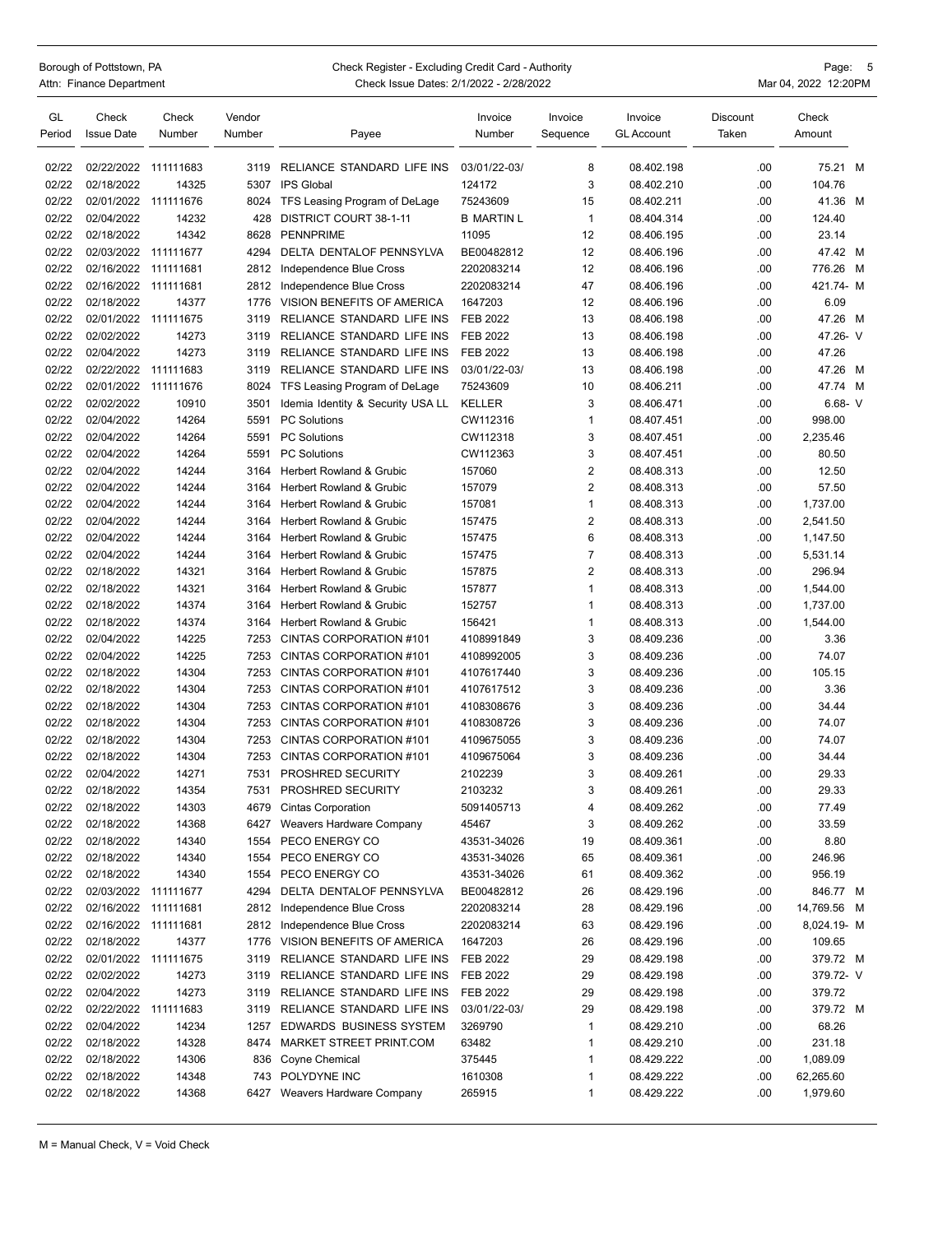## Borough of Pottstown, PA Page: 6 Check Register - Excluding Credit Card - Authority Page: 6 Page: 6 Page: 6 Check Issue Dates: 2/1/2022 - 2/28/2022 Check Issue Dates: 2/1/2022 - 2/28/2022

| GL     | Check                | Check  | Vendor |                                     | Invoice          | Invoice        | Invoice           | Discount | Check       |  |
|--------|----------------------|--------|--------|-------------------------------------|------------------|----------------|-------------------|----------|-------------|--|
| Period | <b>Issue Date</b>    | Number | Number | Payee                               | Number           | Sequence       | <b>GL Account</b> | Taken    | Amount      |  |
|        |                      |        |        |                                     |                  |                |                   |          |             |  |
| 02/22  | 02/04/2022           | 14243  | 3941   | Hawk Mountain Labs                  | 19736            | $\mathbf{1}$   | 08.429.225        | .00      | 700.00      |  |
| 02/22  | 02/04/2022           | 14243  | 3941   | Hawk Mountain Labs                  | 20261            | 1              | 08.429.225        | .00      | 700.00      |  |
| 02/22  | 02/04/2022           | 14276  | 1730   | <b>Thomas Scientific</b>            | 2523728          | 1              | 08.429.225        | .00      | 105.76      |  |
| 02/22  | 02/04/2022           | 14276  | 1730   | <b>Thomas Scientific</b>            | 2524370          | $\mathbf 1$    | 08.429.225        | .00      | 167.24      |  |
| 02/22  | 02/17/2022 111111682 |        | 1919   | Wex Bank                            | 78055063         | 21             | 08.429.231        | .00      | 412.71 M    |  |
| 02/22  | 02/04/2022           | 14225  | 7253   | CINTAS CORPORATION #101             | 4108991983       | $\mathbf{1}$   | 08.429.236        | .00      | 89.20       |  |
| 02/22  | 02/18/2022           | 14304  | 7253   | CINTAS CORPORATION #101             | 4107617486       | 1              | 08.429.236        | .00      | 89.20       |  |
| 02/22  | 02/18/2022           | 14304  | 7253   | CINTAS CORPORATION #101             | 4108308773       | 1              | 08.429.236        | .00      | 208.98      |  |
| 02/22  | 02/18/2022           | 14304  | 7253   | CINTAS CORPORATION #101             | 4109675093       | 1              | 08.429.236        | .00      | 153.48      |  |
| 02/22  | 02/18/2022           | 14368  | 6427   | Weavers Hardware Company            | J06725           | 1              | 08.429.236        | .00      | 262.36-     |  |
| 02/22  | 02/18/2022           | 14322  | 3752   | Highlands, Jared                    | 2022 BOOT        | 1              | 08.429.238        | .00      | 100.00      |  |
| 02/22  | 02/04/2022           | 14261  | 8286   | NORTH EAST TECHNICAL SALE           | 40850            | 1              | 08.429.268        | .00      | 596.50      |  |
| 02/22  | 02/18/2022           | 14367  | 8385   | Verizon                             | 9898606795       | 1              | 08.429.324        | .00      | 210.04      |  |
| 02/22  | 02/04/2022           | 14237  | 1278   | FEDERAL EXPRESS CORP                | 7-630-83828      | $\mathbf 1$    | 08.429.325        | .00      | 25.14       |  |
| 02/22  | 02/04/2022           | 14237  | 1278   | <b>FEDERAL EXPRESS CORP</b>         | 7-640-35234      | $\mathbf{1}$   | 08.429.325        | .00      | 25.21       |  |
|        |                      | 14340  | 1554   | PECO ENERGY CO                      | 43531-34026      | 44             |                   |          |             |  |
| 02/22  | 02/18/2022           |        |        |                                     | 3398468          |                | 08.429.361        | .00      | 51,702.21   |  |
| 02/22  | 02/18/2022           | 14305  | 9      | <b>Constellation Newenergy</b>      |                  | 1              | 08.429.362        | .00      | 9,971.00    |  |
| 02/22  | 02/18/2022           | 14340  | 1554   | PECO ENERGY CO                      | 43531-34026      | $\overline{2}$ | 08.429.362        | .00      | 5,740.56    |  |
| 02/22  | 02/18/2022           | 14340  | 1554   | PECO ENERGY CO                      | 43531-34026      | 10             | 08.429.362        | .00      | 28.56       |  |
| 02/22  | 02/18/2022           | 14340  | 1554   | PECO ENERGY CO                      | 43531-34026      | 16             | 08.429.363        | .00      | 1.653.00    |  |
| 02/22  | 02/18/2022           | 14340  | 1554   | PECO ENERGY CO                      | 43531-34026      | 39             | 08.429.363        | .00      | 27.36       |  |
| 02/22  | 02/18/2022           | 14340  | 1554   | PECO ENERGY CO                      | 43531-34026      | 57             | 08.429.363        | .00      | 154.52      |  |
| 02/22  | 02/04/2022           | 14230  | 9188   | Denali Water Solutions              | INV283216        | $\mathbf{1}$   | 08.429.365        | .00      | 839.69      |  |
| 02/22  | 02/04/2022           | 14230  | 9188   | <b>Denali Water Solutions</b>       | <b>INV283217</b> | 1              | 08.429.365        | .00      | 375.00      |  |
| 02/22  | 02/04/2022           | 14267  | 5346   | PIONEER CROSSING LANDFILL           | 0000117509       | 1              | 08.429.365        | .00      | 11,717.42   |  |
| 02/22  | 02/04/2022           | 14267  | 5346   | PIONEER CROSSING LANDFILL           | 0000117627       | 1              | 08.429.365        | .00      | 13,343.01   |  |
| 02/22  | 02/04/2022           | 14267  | 5346   | PIONEER CROSSING LANDFILL           | 0000117735       | 1              | 08.429.365        | .00      | 9,147.72    |  |
| 02/22  | 02/18/2022           | 14310  | 9188   | <b>Denali Water Solutions</b>       | INV286160        | 1              | 08.429.365        | .00      | 750.00      |  |
| 02/22  | 02/18/2022           | 14310  | 9188   | Denali Water Solutions              | <b>INV288974</b> | 1              | 08.429.365        | .00      | 390.00      |  |
| 02/22  | 02/18/2022           | 14346  | 5346   | PIONEER CROSSING LANDFILL           | 0000117853       | 1              | 08.429.365        | .00      | 9,901.37    |  |
| 02/22  | 02/18/2022           | 14346  | 5346   | PIONEER CROSSING LANDFILL           | 0000117973       | 1              | 08.429.365        | .00      | 7,968.18    |  |
| 02/22  | 02/04/2022           | 14254  | 8191   | <b>Material Matters</b>             | 20220649         | 1              | 08.429.367        | .00      | 2,670.00    |  |
| 02/22  | 02/04/2022           | 14281  | 3978   | <b>United Site Services</b>         | 0006394914       | 1              | 08.429.367        | .00      | 124.85      |  |
| 02/22  | 02/04/2022           | 14260  | 4618   | MOYER INDOOR/OUTDOOR                | 186711-1         | 1              | 08.429.373        | .00      | 88.03       |  |
| 02/22  | 02/04/2022           | 14272  | 1622   | <b>READING FOUNDRY &amp; SUPPLY</b> | S2450518.00      | 1              | 08.429.373        | .00      | 48.59       |  |
| 02/22  | 02/04/2022           | 14235  | 525    | Environmental Service & Equipme     | 13695            | 1              | 08.429.374        | .00      | 2,125.18    |  |
| 02/22  | 02/18/2022           | 14317  | 8415   | George Kelso Co                     | 4156             | 2              | 08.429.376        | .00      | 32,565.00   |  |
| 02/22  | 02/18/2022           | 14317  |        | 8415 George Kelso Co                | 4156             | 3              | 08.429.376        | .00      | 600.00      |  |
| 02/22  | 02/18/2022           | 14317  |        | 8415 George Kelso Co                | 4156             | 1              | 08.429.376        | .00      | 45,925.00   |  |
| 02/22  | 02/18/2022           | 14309  |        | 3836 Decotex                        | <b>INV39443</b>  | 1              | 08.429.378        | .00      | 17,072.80   |  |
| 02/22  | 02/04/2022           | 14278  |        | 4813 TRS Welding                    | 15066            | 1              | 08.429.380        | .00      | 1,990.69    |  |
| 02/22  | 02/18/2022           | 14342  |        | 8628 PENNPRIME                      | 11095            | 18             | 08.430.195        | .00      | 1,041.41    |  |
| 02/22  | 02/03/2022 111111677 |        | 4294   | DELTA DENTALOF PENNSYLVA            | BE00482812       | 18             | 08.430.196        | .00      | 260.81 M    |  |
| 02/22  | 02/16/2022 111111681 |        |        | 2812 Independence Blue Cross        | 2202083214       | 20             | 08.430.196        | .00      | 3,113.71 M  |  |
| 02/22  | 02/16/2022 111111681 |        |        | 2812 Independence Blue Cross        | 2202083214       | 55             | 08.430.196        | .00      | 1,691.65- M |  |
| 02/22  | 02/18/2022           | 14377  |        | 1776 VISION BENEFITS OF AMERICA     | 1647203          | 20             | 08.430.196        | .00      | 22.68       |  |
| 02/22  | 02/01/2022 111111675 |        | 3119   | RELIANCE STANDARD LIFE INS          | FEB 2022         | 20             | 08.430.198        | .00      | 87.42 M     |  |
| 02/22  | 02/02/2022           | 14273  |        | 3119 RELIANCE STANDARD LIFE INS     | <b>FEB 2022</b>  | 20             | 08.430.198        | .00      | 87.42- V    |  |
| 02/22  | 02/04/2022           | 14273  | 3119   | RELIANCE STANDARD LIFE INS          | FEB 2022         | 20             | 08.430.198        | .00      | 87.42       |  |
| 02/22  | 02/22/2022 111111683 |        |        | 3119 RELIANCE STANDARD LIFE INS     | 03/01/22-03/     | 20             | 08.430.198        | .00      | 87.42 M     |  |
| 02/22  | 02/01/2022 111111676 |        |        | 8024 TFS Leasing Program of DeLage  | 75243609         | 19             | 08.430.211        | .00      | 41.36 M     |  |
| 02/22  | 02/17/2022 111111682 |        |        | 1919 Wex Bank                       | 78055063         | 13             |                   |          | 734.64 M    |  |
|        |                      |        |        | 4679 Cintas Corporation             |                  |                | 08.430.231        | .00      | 66.32       |  |
| 02/22  | 02/18/2022           | 14303  |        |                                     | 5094696270       | 3<br>3         | 08.430.241        | .00      |             |  |
| 02/22  | 02/18/2022           | 14368  |        | 6427 Weavers Hardware Company       | J42106           |                | 08.430.241        | .00      | 13.99-      |  |
| 02/22  | 02/04/2022           | 14226  |        | 1826 CLARK INDUSTRIAL SUPPLY        | 170101           | 3              | 08.430.251        | .00      | 8.00        |  |
| 02/22  | 02/04/2022           | 14226  |        | 1826 CLARK INDUSTRIAL SUPPLY        | 170464           | 3              | 08.430.251        | .00      | 43.26       |  |
|        |                      |        |        |                                     |                  |                |                   |          |             |  |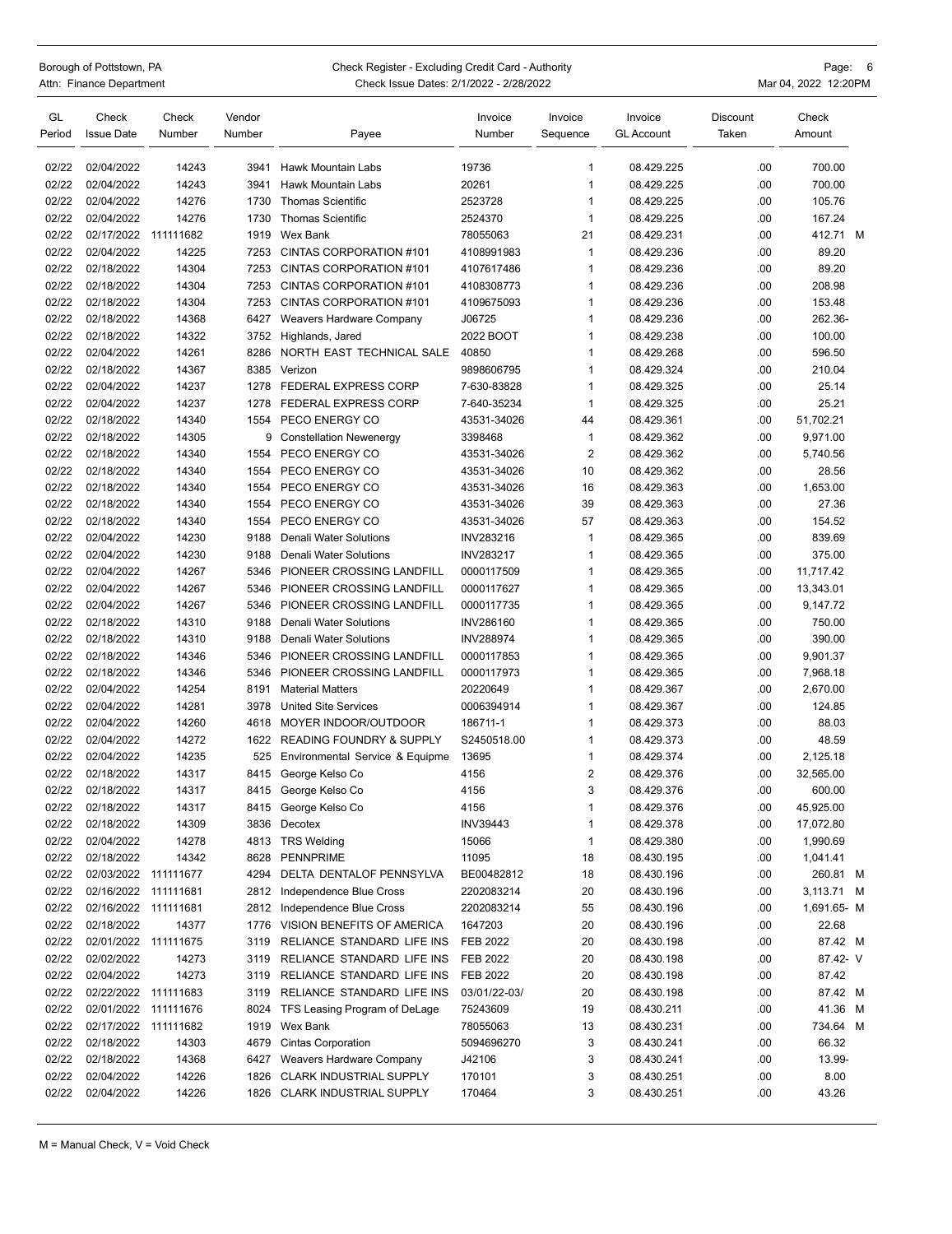Borough of Pottstown, PA **Page:** 7<br>Borough of Pottstown, PA Check Register - Excluding Credit Card - Authority<br>Mar 04, 2022 12:20PM Check Issue Dates: 2/1/2022 - 2/28/2022 Check Issue Dates: 2/1/2022 - 2/28/2022 Mar 04, 2022 12:20PM

| GL     | Check                        | Check                          | Vendor |                                       | Invoice         | Invoice                 | Invoice           | Discount | Check       |  |
|--------|------------------------------|--------------------------------|--------|---------------------------------------|-----------------|-------------------------|-------------------|----------|-------------|--|
| Period | <b>Issue Date</b>            | Number                         | Number | Payee                                 | Number          | Sequence                | <b>GL Account</b> | Taken    | Amount      |  |
| 02/22  | 02/04/2022                   | 14238                          | 834    | <b>Five Star International</b>        | 02P139240       | 3                       | 08.430.251        | .00      | 143.58      |  |
| 02/22  | 02/04/2022                   | 14277                          | 5804   | <b>Triad Truck Equipment</b>          | 0098840-IN      | 3                       | 08.430.251        | .00      | 254.80      |  |
| 02/22  | 02/04/2022                   | 14277                          | 5804   | <b>Triad Truck Equipment</b>          | 0098841-IN      | 3                       | 08.430.251        | .00      | 28.28       |  |
| 02/22  | 02/18/2022                   | 14340                          | 1554   | PECO ENERGY CO                        | 43531-34026     | 30                      | 08.430.361        | .00      | 164.44      |  |
| 02/22  | 02/18/2022                   | 14340                          | 1554   | PECO ENERGY CO                        | 43531-34026     | 34                      | 08.430.362        | .00      | 458.32      |  |
| 02/22  | 02/18/2022                   | 14342                          | 8628   | <b>PENNPRIME</b>                      | 11095           | 24                      | 08.447.195        | .00      | 2,742.37    |  |
| 02/22  | 02/03/2022                   | 111111677                      | 4294   | DELTA DENTALOF PENNSYLVA              | BE00482812      | 23                      | 08.447.196        | .00      | 414.92 M    |  |
| 02/22  | 02/16/2022                   | 111111681                      | 2812   | Independence Blue Cross               | 2202083214      | 29                      | 08.447.196        | .00      | 4,713.61 M  |  |
| 02/22  | 02/16/2022                   | 111111681                      | 2812   | Independence Blue Cross               | 2202083214      | 64                      | 08.447.196        | .00      | 2,560.87- M |  |
| 02/22  | 02/18/2022                   | 14377                          | 1776   | VISION BENEFITS OF AMERICA            | 1647203         | 27                      | 08.447.196        | .00      | 38.03       |  |
| 02/22  | 02/01/2022                   | 111111675                      | 3119   | RELIANCE STANDARD LIFE INS            | <b>FEB 2022</b> | 25                      | 08.447.198        | .00      | 71.33 M     |  |
| 02/22  | 02/02/2022                   | 14273                          | 3119   | RELIANCE STANDARD LIFE INS            | FEB 2022        | 25                      | 08.447.198        | .00      | 71.33- V    |  |
| 02/22  | 02/04/2022                   | 14273                          | 3119   | RELIANCE STANDARD LIFE INS            | <b>FEB 2022</b> | 25                      | 08.447.198        | .00      | 71.33       |  |
| 02/22  | 02/22/2022                   | 111111683                      | 3119   | RELIANCE STANDARD LIFE INS            | 03/01/22-03/    | 25                      | 08.447.198        | .00      | 71.33 M     |  |
| 02/22  | 02/18/2022                   | 14299                          | 6249   | <b>Black Knight Financial Service</b> | 620 MANATA      | 2                       | 08.495.100        | .00      | 20.00       |  |
|        |                              | Total SEWER OPERATING FUND 08: |        |                                       |                 |                         |                   | .00      | 468,741.18  |  |
|        | <b>SEWER LINES FUND 18</b>   |                                |        |                                       |                 |                         |                   |          |             |  |
| 02/22  | 02/04/2022                   | 14264                          | 5591   | <b>PC Solutions</b>                   | CW112318        | 5                       | 18.407.451        | .00      | 79.85       |  |
| 02/22  | 02/04/2022                   | 14264                          | 5591   | <b>PC Solutions</b>                   | CW112363        | 5                       | 18.407.451        | .00      | 2.87        |  |
| 02/22  | 02/18/2022                   | 14342                          | 8628   | <b>PENNPRIME</b>                      | 11095           | 30                      | 18.436.195        | .00      | 394.88      |  |
| 02/22  | 02/03/2022                   | 111111677                      | 4294   | DELTA DENTALOF PENNSYLVA              | BE00482812      | 30                      | 18.436.196        | .00      | 254.01 M    |  |
| 02/22  | 02/16/2022                   | 111111681                      | 2812   | Independence Blue Cross               | 2202083214      | 31                      | 18.436.196        | .00      | 4,001.57 M  |  |
| 02/22  | 02/16/2022                   | 111111681                      | 2812   | Independence Blue Cross               | 2202083214      | 66                      | 18.436.196        | .00      | 2,174.01- M |  |
| 02/22  | 02/18/2022                   | 14337                          | 3124   | Occupational Health- Ptown Hos        | 21055           | 1                       | 18.436.196        | .00      | 175.00      |  |
| 02/22  | 02/18/2022                   | 14337                          | 3124   | Occupational Health- Ptown Hos        | 21055           | 3                       | 18.436.196        | .00      | 75.00       |  |
| 02/22  | 02/18/2022                   | 14339                          | 1543   | PA STATE ASSOC OF BOROUG              | 29925           | 1                       | 18.436.196        | .00      | 48.63       |  |
| 02/22  | 02/18/2022                   | 14339                          | 1543   | PA STATE ASSOC OF BOROUG              | 29925           | 2                       | 18.436.196        | .00      | 48.63       |  |
| 02/22  | 02/18/2022                   | 14377                          | 1776   | VISION BENEFITS OF AMERICA            | 1647203         | 29                      | 18.436.196        | .00      | 21.73       |  |
| 02/22  | 02/01/2022                   | 111111675                      | 3119   | RELIANCE STANDARD LIFE INS            | <b>FEB 2022</b> | 32                      | 18.436.198        | .00      | 93.33 M     |  |
| 02/22  | 02/02/2022                   | 14273                          | 3119   | RELIANCE STANDARD LIFE INS            | FEB 2022        | 32                      | 18.436.198        | .00      | 93.33- V    |  |
| 02/22  | 02/04/2022                   | 14273                          | 3119   | RELIANCE STANDARD LIFE INS            | <b>FEB 2022</b> | 32                      | 18.436.198        | .00      | 93.33       |  |
| 02/22  | 02/22/2022                   | 111111683                      | 3119   | RELIANCE STANDARD LIFE INS            | 03/01/22-03/    | 32                      | 18.436.198        | .00      | 93.36 M     |  |
| 02/22  | 02/17/2022                   | 111111682                      | 1919   | Wex Bank                              | 78055063        | 15                      | 18.436.231        | .00      | 494.52 M    |  |
| 02/22  | 02/18/2022                   | 14340                          | 1554   | PECO ENERGY CO                        | 43531-34026     | 26                      | 18.436.361        | .00      | 27.25       |  |
| 02/22  | 02/18/2022                   | 14340                          | 1554   | PECO ENERGY CO                        | 43531-34026     | 49                      | 18.436.361        | .00      | 4.13        |  |
| 02/22  | 02/18/2022                   | 14340                          |        | 1554 PECO ENERGY CO                   | 43531-34026     | 52                      | 18.436.361        | .00      | 28.34       |  |
| 02/22  | 02/18/2022                   | 14291                          |        | 1491 A D Moyer                        | 335379          | 1                       | 18.436.375        | .00      | 43.09       |  |
| 02/22  | 02/18/2022                   | 14368                          |        | 6427 Weavers Hardware Company         | J42106          | 5                       | 18.436.375        | .00      | 40.80-      |  |
|        |                              | Total SEWER LINES FUND 18:     |        |                                       |                 |                         |                   | .00      | 3,671.38    |  |
|        | <b>SEWER CAPITAL FUND 17</b> |                                |        |                                       |                 |                         |                   |          |             |  |
| 02/22  | 02/04/2022                   | 14244                          |        | 3164 Herbert Rowland & Grubic         | 157082          | 1                       | 17.165000         | .00      | 4,533.00    |  |
| 02/22  | 02/18/2022                   | 14321                          |        | 3164 Herbert Rowland & Grubic         | 157878          | 2                       | 17.165000         | .00      | 1,329.90    |  |
| 02/22  | 02/18/2022                   | 14374                          |        | 3164 Herbert Rowland & Grubic         | 156422          | $\overline{\mathbf{c}}$ | 17.165000         | .00      | 1,317.91    |  |
|        |                              | Total SEWER CAPITAL FUND 17:   |        |                                       |                 |                         |                   | .00      | 7,180.81    |  |
|        | Grand Totals:                |                                |        |                                       |                 |                         |                   | .00      | 752,471.01  |  |